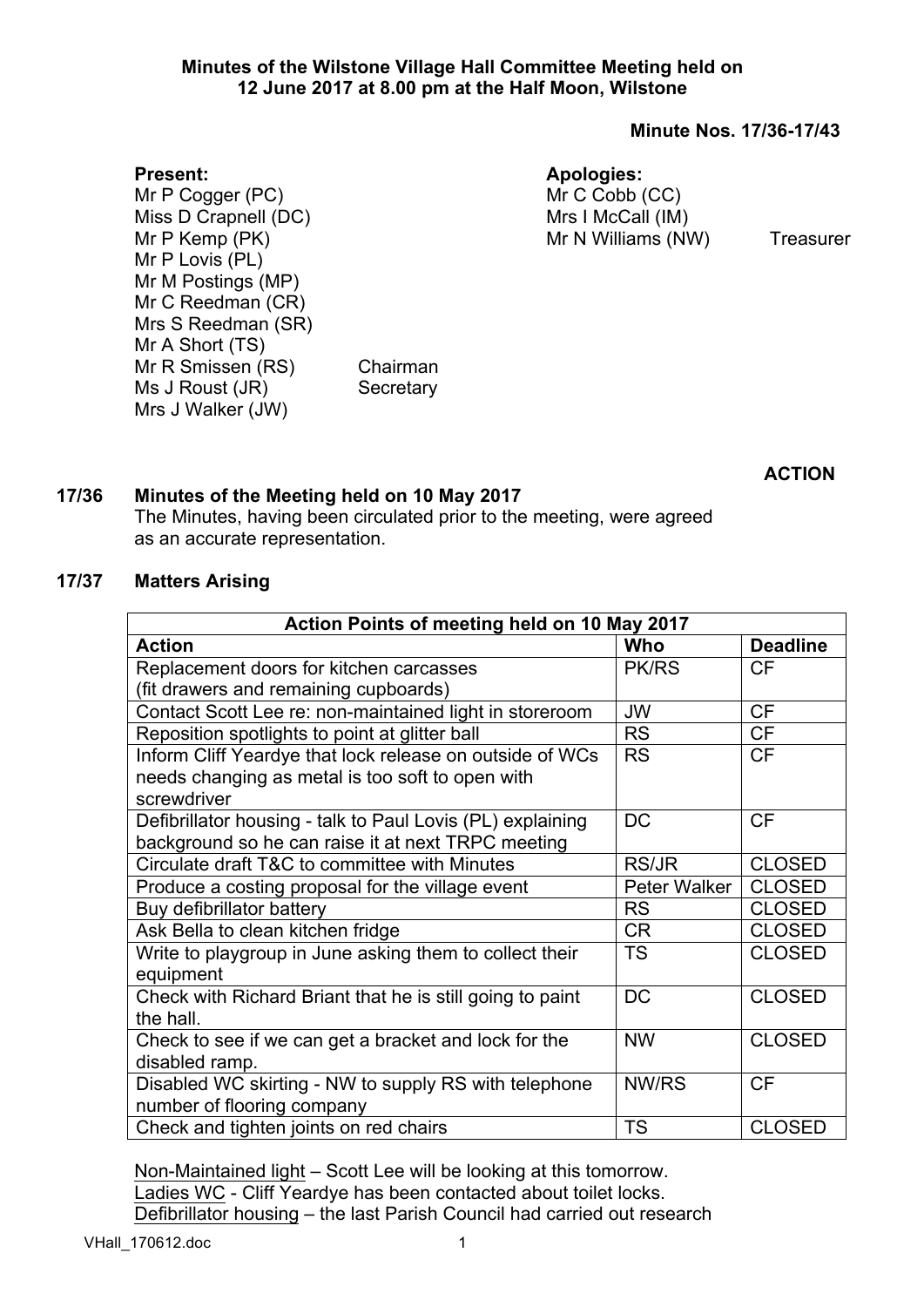# **ACTION**

**RS**

and costings for an exterior housing and approached us to see if we were willing to have this on the outside of village hall. RS will look for original email from TRPC Clerk.

Playgroup – they have removed most of their equipment now. Decorating – Richard Briant is still prepared to paint the hall. Skirting in disabled WC – RS has left several voicemail messages but received no response. Tighten joints on red chairs – TS has checked all the chairs.

# **17/38 Treasurer's Report**

Nothing exceptional to report.

| <b>Balances</b>        | 12 June 2017  |         |
|------------------------|---------------|---------|
| Current                | £<br>1,137.78 |         |
| Deposit                | 17,106.48     |         |
| <b>Money Market</b>    | 7,000.00      |         |
| Petty cash             | 311.50        |         |
| Awaiting paying in     | 400.00        | Cheques |
|                        | 25,955.76     |         |
| Outstanding bills      | 0.00          |         |
| Unpaid cheques         | 0.00          |         |
| <b>Total funds</b>     | 25,955.76     |         |
| Approx. profit         |               |         |
| current financial year | 1,270.00      |         |

PL asked about finances of Wilstone village hall compared to Long Marston village hall and whether we could offer them any advice. TS thought the difference was our flexibility to hire by the hour.

#### **17/39 Website**

Nothing to report.

# **17/40 Future Events**

**Film Nights** – 20 October, 17 November, 15 December, 19 January, 16 February, 16 March.

**Village event** – planning is going well. Advanced notice of road closure sign is up. More volunteers would be good.

**Future Events** – MP suggested a casino night. The race night discussed last month was a popular idea and we need to do some research about costings. We need to find some free dates in September to host this event. **MP TS**

#### **17/41 Hall Lettings**

Bookings are slowing down slightly as we approach the summer holidays. TS and CR will both be away for a period over June/July so there will be no one looking after bookings. TS will leave a voicemail